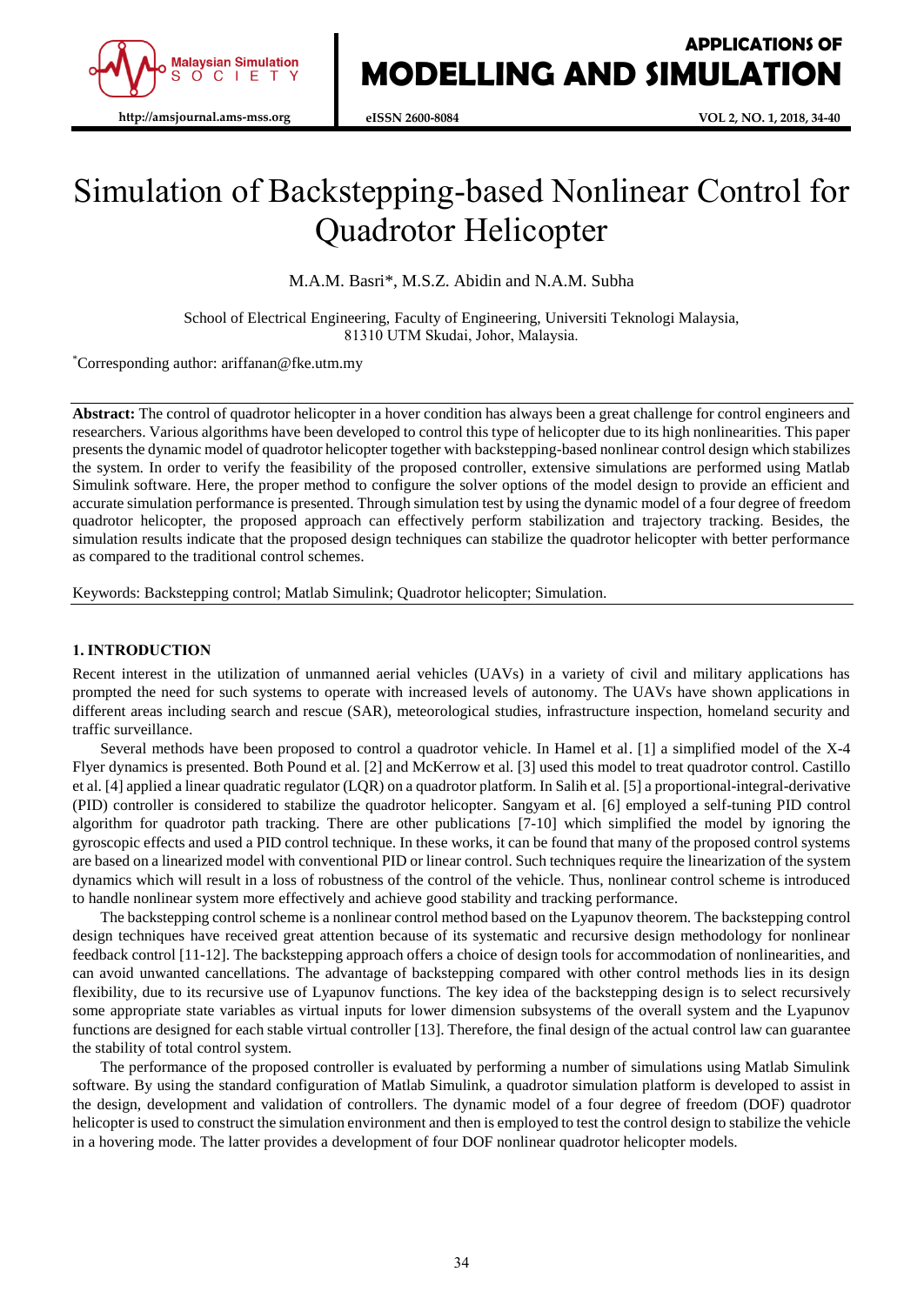# **2. CONTROL SYSTEM FOR QUADROTOR**

The quadrotor helicopter considered in this study is illustrated in Figure 1. The dynamical equations describing the quadrotor rotorcraft are given in Equation (1), where the first three of this equation describe the dynamics in the Cartesian space, whereas the last three express the dynamics in the Euler angles, i.e., the attitude [14].



Figure 1. Quadrotor helicopter configuration

$$
\begin{aligned}\n\ddot{x} &= (c_{\phi} s_{\theta} c_{\psi} + s_{\phi} s_{\psi}) \frac{1}{m} u_1 \\
\dot{y} &= (c_{\phi} s_{\theta} c_{\psi} - s_{\phi} c_{\psi}) \frac{1}{m} u_1 \\
\ddot{z} &= -g + (c_{\phi} c_{\theta}) \frac{1}{m} u_1 \\
\ddot{\phi} &= \dot{\theta} \psi \left( \frac{ly_y - I_{zz}}{I_{xx}} \right) - \frac{J_r}{I_{xx}} \dot{\theta} \Omega_d + \frac{l}{I_{xx}} u_2 \\
\ddot{\theta} &= \dot{\phi} \psi \left( \frac{I_{zz} - I_{xx}}{I_{yy}} \right) + \frac{J_r}{I_{yy}} \dot{\phi} \Omega_d + \frac{l}{I_{yy}} u_3 \\
\ddot{\psi} &= \dot{\theta} \dot{\phi} \left( \frac{I_{xx} - I_{yy}}{I_{zz}} \right) + \frac{1}{I_{zz}} u_4\n\end{aligned}
$$
\n(1)

In this paper, for hovering control, the system is simplified into four DOF i.e. only the z-directional linear motion (altitude) and angular motion (attitude) are considered. For the design of the controller, the following state variables are defined:

$$
x = [z \dot{z} \phi \dot{\phi} \theta \dot{\theta} \psi \dot{\psi}]^{T} = [x_{1} x_{2} x_{3} x_{4} x_{5} x_{6} x_{7} x_{8}]^{T}
$$
\n(2)

The four DOF nonlinear system can be decoupled by assuming a small deviation from hovering condition [15]. Since the simplified system is decoupled, then the altitude and the rotational dynamics of quadrotor can be decomposed into four nonlinear subsystems, which are:

*Altitude subsystem:*

$$
\begin{aligned}\n\dot{x}_1 &= x_2\\ \n\dot{x}_2 &= f_1(x) + g_1(x)u_1\n\end{aligned} \tag{3}
$$

where

$$
f_1(x) = -g
$$
  

$$
g_1(x) = c_{\phi} c_{\theta} \left(\frac{1}{m}\right)
$$

*Roll subsystem:*

$$
\dot{x}_3 = x_4 \n\dot{x}_4 = f_2(x) + g_2(x)u_2
$$
\n(4)

where

$$
f_2(x) = \dot{\theta}\dot{\psi}\left(\frac{I_{yy} - I_{zz}}{I_{xx}}\right) - \frac{J_r}{I_{xx}}\dot{\theta}\Omega_d
$$

$$
g_2(x) = \frac{l}{I_{xx}}
$$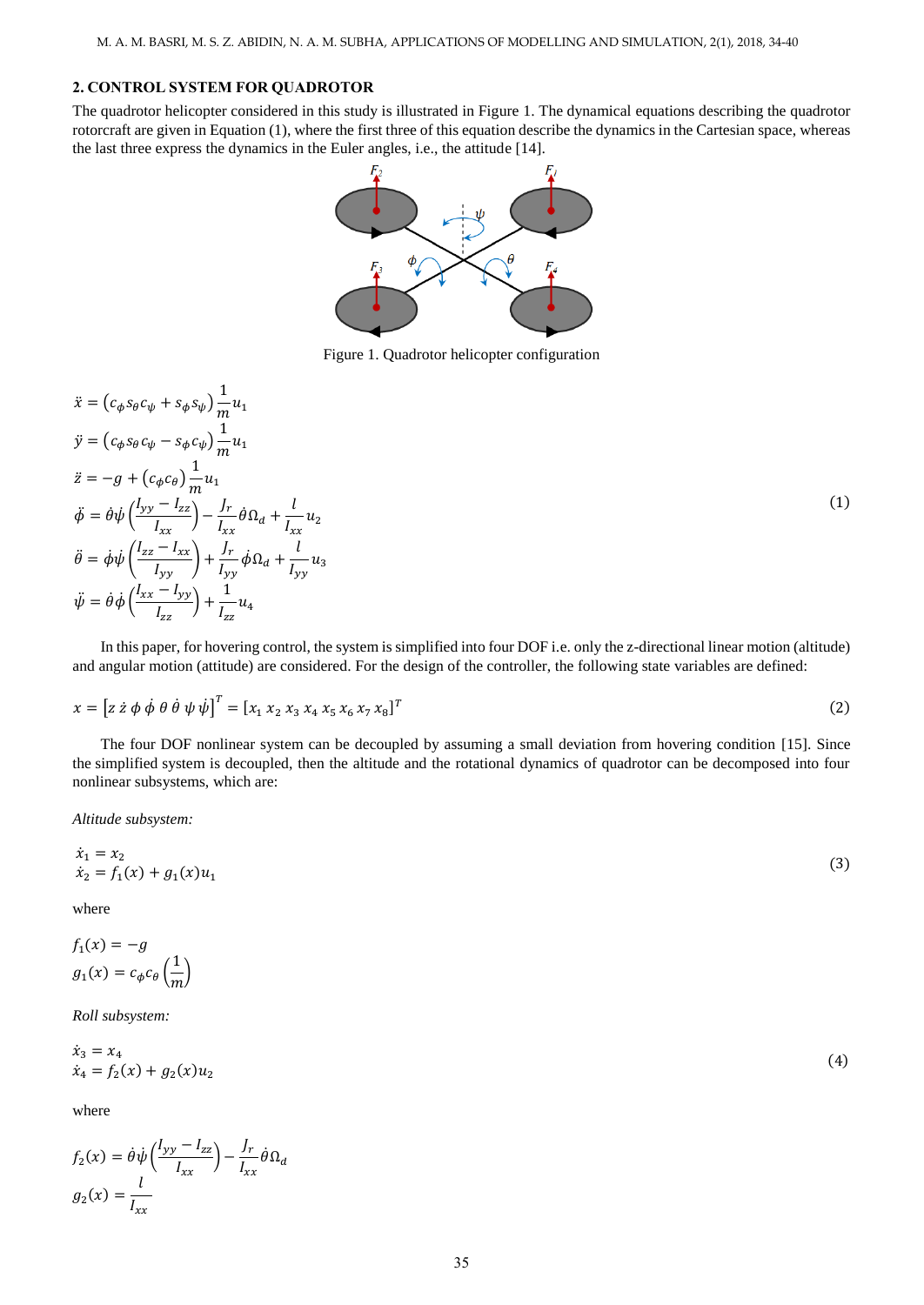*Pitch subsystem:*

$$
\dot{x}_5 = x_6
$$
  
\n
$$
\dot{x}_6 = f_3(x) + g_3(x)u_3
$$
\n(5)

where

$$
f_3(x) = \dot{\phi}\dot{\psi}\left(\frac{I_{zz} - I_{xx}}{I_{yy}}\right) + \frac{J_r}{I_{yy}}\dot{\phi}\Omega_d
$$

$$
g_3(x) = \frac{l}{I_{yy}}
$$

*Yaw subsystem:*

$$
\begin{aligned} \dot{x}_7 &= x_8\\ \dot{x}_8 &= f_4(x) + g_4(x)u_4 \end{aligned} \tag{6}
$$

where

$$
f_4(x) = \dot{\theta}\dot{\phi}\left(\frac{I_{xx} - I_{yy}}{I_{zz}}\right)
$$

$$
g_4(x) = \frac{1}{I_{zz}}
$$

Thus the dynamic equations of the quadrotor can be decomposed into four single-input nonlinear subsystems in the form of:

$$
x^{(n)} = f(x) + g(x)u, \quad n = 2
$$
\n(7)

where u is the input;  $f(x)$  and  $g(x)$  are the nonlinear function.

The control objective in this work is to design a suitable control law for the system (7) so that the state vector  $x$  of the quadrotor system can track a desired reference trajectory vector  $x_d$ . The design of backstepping control for the quadrotor systems is described step-by-step as follows [16]:

*Step 1*: Define the tracking error:

$$
e_1 = x_d - x \tag{8}
$$

where  $x_d$  is a desired trajectory specified by a reference model. Then the derivative of tracking error can be represented as:

$$
\dot{e}_1 = \dot{x}_d - \dot{x} \tag{9}
$$

The first Lyapunov function is chosen as:

$$
V_1(e_1) = \frac{1}{2}e_1^2\tag{10}
$$

The derivative of  $V_1$  is:

$$
\dot{V}_1(e_1) = e_1 \dot{e}_1 = e_1 (\dot{x}_d - \dot{x}) \tag{11}
$$

 $\dot{x}$  can be viewed as a virtual control. The desired value of virtual control known as a stabilizing function can be defined as follows:

$$
\alpha = \dot{x}_d + k_1 e_1 \tag{12}
$$

where  $k_1$  is a positive constant. By substituting the virtual control by its desired value, Equation (11) then becomes:

$$
\dot{V}_1(e_1) = -k_1 e_1^2 \le 0 \tag{13}
$$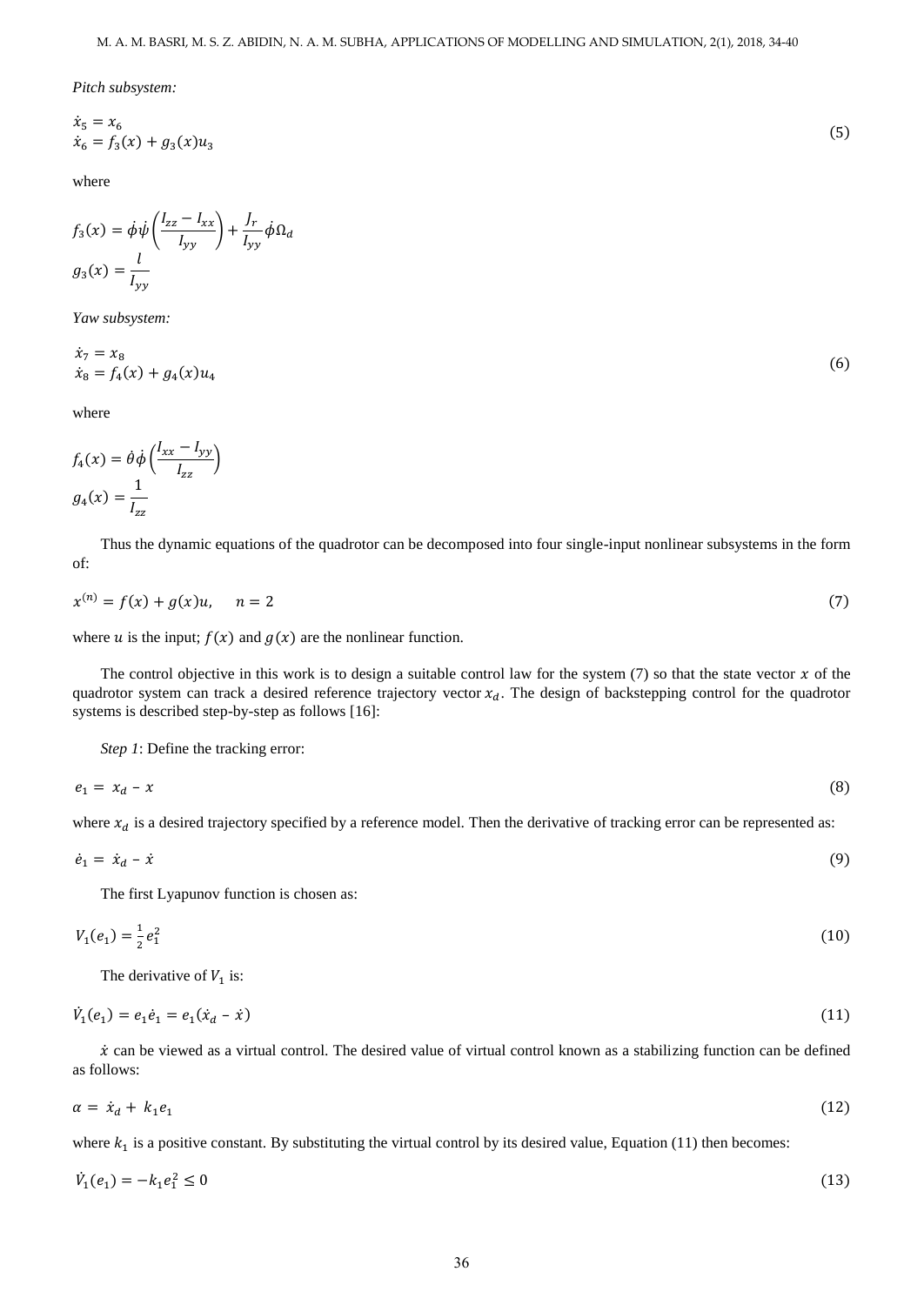*Step 2*: The deviation of the virtual control from its desired value can be defined as:

$$
e_2 = \alpha - \dot{x} = \dot{x}_d + k_1 e_1 - \dot{x} \tag{14}
$$

The derivative of  $e_2$  is expressed as:

$$
\dot{e}_2 = \dot{\alpha} - \ddot{x} \n= k_1 \dot{e}_1 + \ddot{x}_d - f(x) - g(x)u
$$
\n(15)

The second Lyapunov function is chosen as:

$$
V_2(e_1, e_2) = \frac{1}{2}e_1^2 + \frac{1}{2}e_2^2 \tag{16}
$$

Finding derivative of Equation (16), yields:

$$
\dot{V}_2(e_1, e_2) = e_1 \dot{e}_1 + e_2 \dot{e}_2 \n= e_1 (\dot{x}_d - \dot{x}) + e_2 (\dot{\alpha} - \ddot{x}) \n= e_1 (e_2 - k_1 e_1) + e_2 (k_1 \dot{e}_1 + \ddot{x}_d - f(x) - g(x)u) \n= -k_1 e_1^2 + e_2 (e_1 + k_1 \dot{e}_1 + \ddot{x}_d - f(x) - g(x)u)
$$
\n(17)

*Step 3*: For satisfying  $\dot{V}_2(e_1, e_2) \leq 0$ , the control input *u* is selected as:

$$
u = \frac{1}{g(x)}(e_1 + k_1 \dot{e}_1 + \ddot{x}_d - f(x) + k_2 e_2)
$$
\n(18)

where  $k_2$  is a positive constant. The term  $k_2e_2$  is added to stabilize the tracking error  $e_1$ . Substituting Equation (18) into Equation (17), the following equation can be obtained:

$$
\dot{V}_2(e_1, e_2) = -k_1 e_1^2 - k_2 e_2^2 = -E^T K E \le 0 \tag{19}
$$

where  $E = [e_1 e_2]^T$  and  $K = diag(k_1, k_2)$ . Since  $V_2(e_1, e_2) \le 0$ ,  $V_2(e_1, e_2)$  is negative semi-definite. Therefore, the control law in Equation (18) will stabilize the system.

#### **3. SIMULATION MODEL**

As a precursor for developing a model based control design, the simulation environment of the quadrotor mathematical model is developed. The simulation model provides a platform suitable for control design of quadrotor systems to be used for control algorithm development and verification, before working with a real experimental system. For modeling and simulating the quadrotor dynamic model a few steps design procedure need to be done. Firstly, the differential equations in Equation (1) of the quadrotor systems are modeled using Matlab Simulink. The parameters values used in the simulation are taken from Voos [17], as listed in Table 1. Figure 2 depicts the simulink model used for the simulation studies. Initially, the numerical solution of the model is solved using the *ode45* variable-step solver, with a relative tolerance of 0.001 (the default). A variable-step solver can shorten the simulation time significantly because it can dynamically adjust the step size as necessary and thus reduce the number of steps. Even this solver can give a desired level of accuracy, but it is not useful for real-time simulation. Thus, the solver options used in this paper are configured as fixed-step type. To determine the best solver for the simulation model, generally requires experimentation. Following is an efficient way to choose the best fixed-step solver for the simulation model experimentally:

Step 1: Use *ode1* to simulate the simulation model at the specified step size. The simulation results for *ode1* are compared with the simulation for the variable-step solver. If the results are the same for the specified level of accuracy, that is the best fixed-step solver for the simulation model, namely *ode1*. This conclusion can be drawn since *ode1* is the simplest of the fixedstep solvers and hence yields the shortest simulation time for the current step size.

Step 2: If *ode1* does not give satisfactory results, repeat the preceding step with each of the other fixed-step solvers until the one that gives accurate results with the least computational effort is found.

Step 3: If all of the solver do not give accurate results, reduce the simulation step size and repeat from the initial step. Continue in this way until a solver that solves the simulation model accurately with the least computational effort is found.

After performing thorough experiment, the best suited setting for running the simulation model is *ode1* (Euler) fixed-step solver, with a step-size of 0.02 s. The time of 50 s is used to run the simulation. This configuration can handle the simulation model accurately and efficiently with the least computational effort.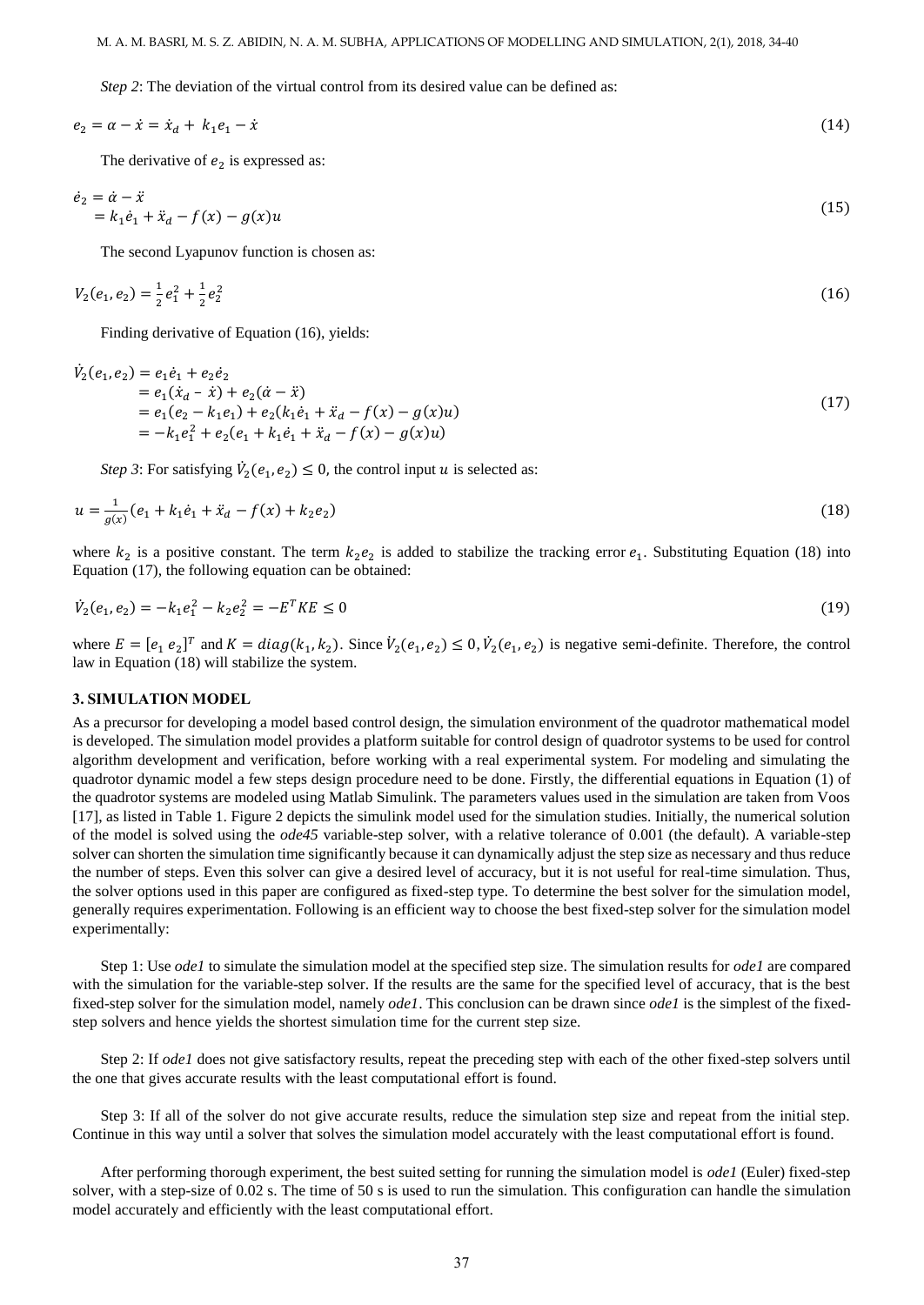

Figure 2. The overall Simulink model of the quadrotor helicopter and the control system

| <b>Parameter</b> | <b>Description</b> | Value                 | <b>Units</b>                                             |
|------------------|--------------------|-----------------------|----------------------------------------------------------|
| g                | Gravity            | 9.81                  | $m/s^2$                                                  |
| $\mathfrak{m}$   | <b>Mass</b>        | 0.5                   | kg                                                       |
|                  | Distance           | 0.2                   | $\boldsymbol{m}$                                         |
| $I_{xx}$         | Roll inertia       | $4.85 \times 10^{-3}$ |                                                          |
| $I_{yy}$         | Pitch inertia      | $4.85 \times 10^{-3}$ | $\begin{array}{c} kg\cdot m^2\\ kg\cdot m^2 \end{array}$ |
| $I_{zz}$         | Yaw inertia        | $8.81 \times 10^{-3}$ | $kg \cdot m^2$                                           |
| b                | Thrust factor      | $2.92\times10^{-6}$   |                                                          |
| d                | Drag factor        | $1.12 \times 10^{-7}$ |                                                          |

Table 1. Parameters of the quadrotor

# **4. SIMULATION RESULTS**

To explore the effectiveness of the proposed controller, a simulation experiments have been performed on the quadrotor. The control objectives are to reach and maintain quadrotor at a certain desired altitude/attitude, such that the helicopter can hover at a fixed point. The desired altitude/attitude is given by  $x_{id} = [z_d, \phi_d, \theta_d, \psi_d] = [20, 0, 0, 0]^T$ . The initial states are given by  $z = 0$ ,  $\phi = 0.2$ ,  $\theta = 0.2$  and  $\psi = 0.2$ . Simulation results show the control design is able to stabilize the helicopter in hover mode. Under the proposed controller, it can be observed that the altitude/attitude of the quadrotor can be maintained at the desired altitude/attitude, that is, the hovering flight is stable as shown in Figure 3. Also from this figure, it can be noted that the attitude states converge to zero set-point for a given initial condition rapidly as the system starts, and hence the stabilization of the quadrotor system is achieved.



Figure 3. Altitude/attitude of the hovering quadrotor using proposed control

To further highlight the advantage of the proposed control structure the simulated results with different reference trajectory and external disturbance are depicted in Figure 4. The simulation result of altitude tracking response due to periodic rectangular function is shown in Figure 4(a). Figure 4(b) and (c) show the control response of the roll and pitch angle with the target value 0.5 and -0.7 rad, respectively, and roll angle is exerted with an external disturbance  $(\phi(30) = 0.2 \text{ rad})$  at 30 s. Under different setting, the periodic sinusoidal function is used as a reference to the yaw angle and the response is shown in Figure 4(d). As it can be seen, the state trajectory  $x_i$  tracks the desired reference trajectory  $x_{id}$  quickly. The proposed control can give small tracking error and good tracking performance. Furthermore, the control design can effectively attenuate the external disturbance as can be seen in Figure 4(b).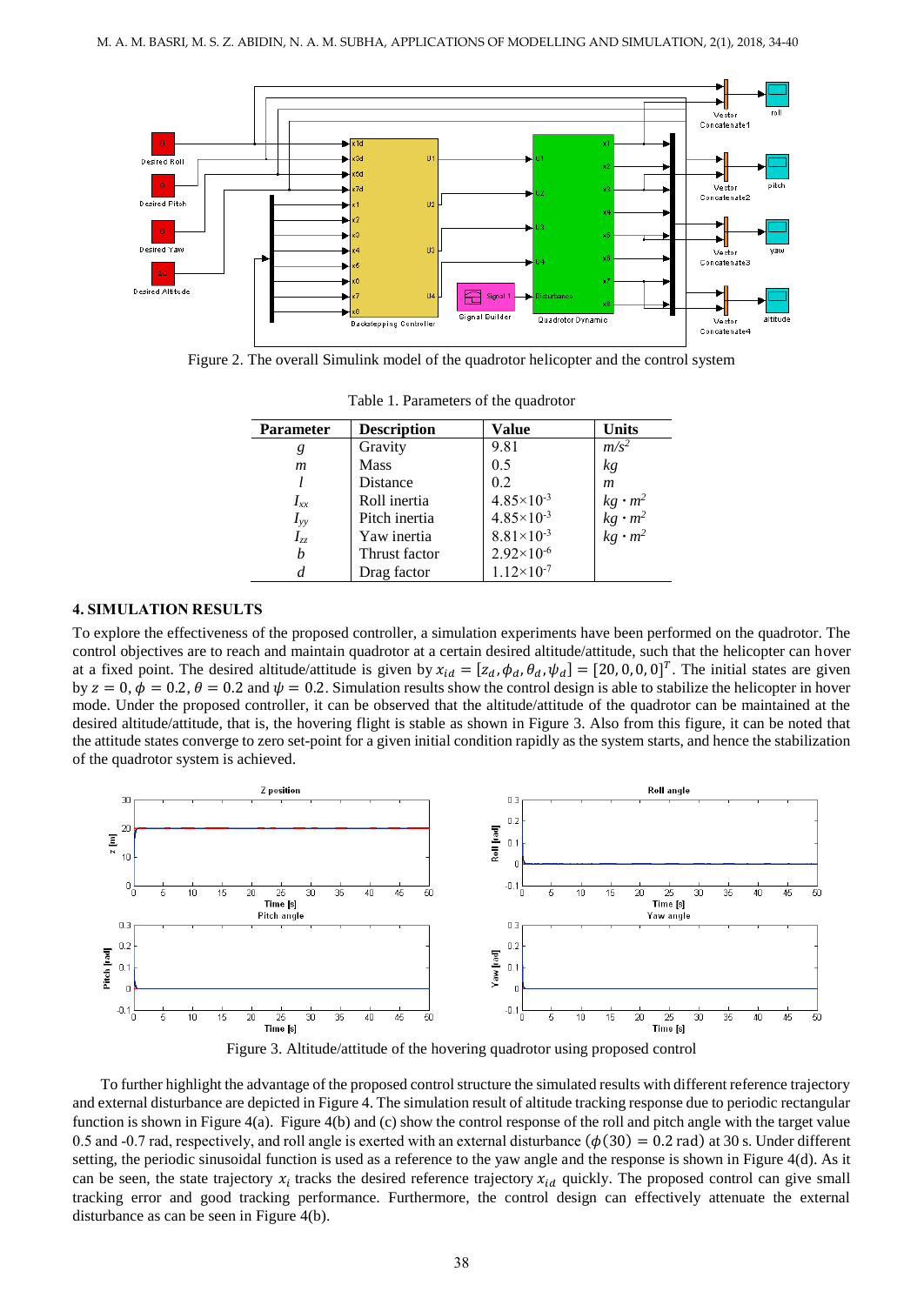

Figure 4. Simulation results using proposed control for (a) altitude tracking response due to periodic rectangular function (b) roll angle with initial value,  $\phi(0) = 0$ , target value,  $\phi_a(t) = 0.5$  and external disturbance,  $\phi(30) = 0.2$  (c) pitch angle with initial value,  $\theta(0) = 0$  and target value,  $\theta_d(t) = -0.7$  (d) yaw tracking response due to periodic sinusoidal function

For the aim of the comparison of the control performance, the proportional-derivative (PD) control is used to control the quadrotor. The parameters of PD controller are heuristically selected as  $k_p = 0.2$  and  $k_d = 0.7$ . Figures 5 and 6 show the simulation results of the PD control to perform stabilization and trajectory tracking problems where it can be seen the settling time with PD controller is rather large and having a small overshoot, but in contrast, the transient response is fast and nonovershooting using the proposed control.



Figure 5. Altitude/attitude of the hovering quadrotor using PD control



Figure 6. Simulation results using PD control for (a) altitude tracking response due to periodic rectangular function (b) roll angle with initial value,  $\phi(0) = 0$ , target value,  $\phi_d(t) = 0.5$  and external disturbance,  $\phi(30) = 0.2$  (c) pitch angle with initial value,  $\theta(0) = 0$  and target value,  $\theta_d(t) = -0.7$  (d) yaw tracking response due to periodic sinusoidal function